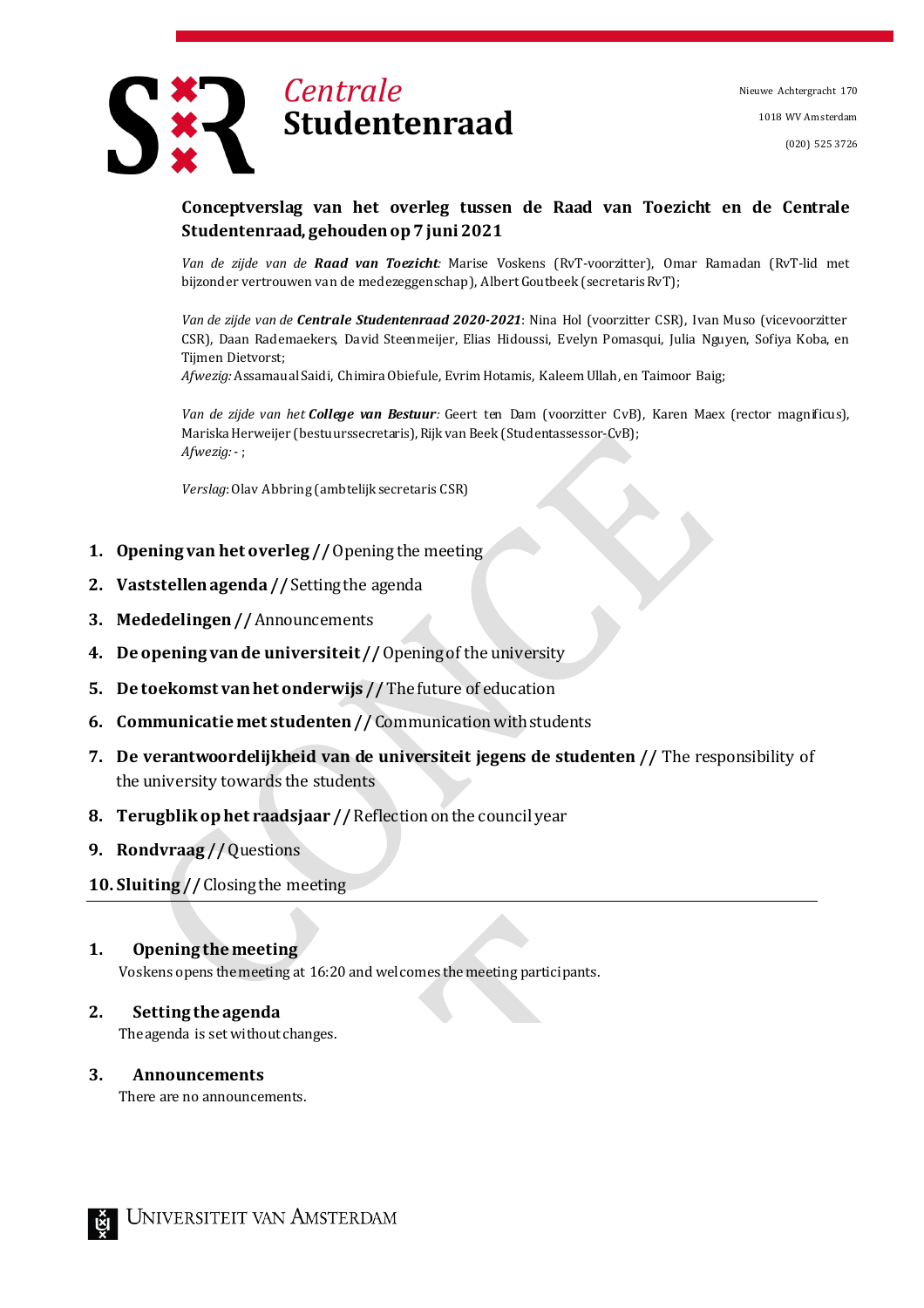

### **4. Opening oftheuniversity**

TheUniversiteitvan Amsterdam will be fully openingits doors again, for the 2021-2022 study year. All students are informed that education during 2021-2022 will be fully on campus. The CSR is concerned that some groups of students will notbe able to travel to TheNetherlands, due to force majeure. Accordingto the CSR itis important, that an alternative way of attending educationis offered to these students.

Students have already started a petition, to gather supportfor the message, that not all international students will be able to attend on campus education.

The CvB informed the CSR that the university has indeed an obligation to take care of their students. However, it is impossible to offer on campus and online education at the same time. On campus education is the rule, exceptions will be evaluated on a case by case basis at decentral level.

TheCSR finds itimportant that students will notbe at a disadvantagedue to the aftermath ofthe COVID-19 measures.

## **5. The futureof education**

With the opening of the university, the CSR also has a lot of questions about how education and exams will be facilitated. However, the opinions within the CSR differ. Programs with fewer students benefit more from on campus education. This way the students cancontact their lecturers more easily. CSR members that are enrolledin programs with a lotof students findonline educationmore fitting. Duringphysical lectures there was not much involvement of students before COVID-19, and this didnot change with online lectures.

One good additionto all programs is offeringmore study informationandlectures online. This way students can reviewlectures or findadditional informationona subjectthey were discussingduringthe physical lectures.

Some students fear that education, ingeneral is shiftingtowards only passingexams andgetting a degree. Instead, it shouldfocus onsharingknowledge and the way that people canattain moreknowledge.

Additionally, theCSRwants to prevent that the measures that were taken during the COVID-19pandemic, will also be used after the pandemic. The CvB already informed the CSR that proctoring can only be applied in circumstances that are related to COVID-19.

### **6. Communicationwithstudents**

The CSR has received complaints and questions from students about policies the CvB is either working on, or that have been announced, specifically during the COVID-19 pandemic. The CSR notices that these complaints and questions usually show that these students do not feel listened to, or that decisions are not fully applicable to their situation. Resulting in questions as to what a student should do. It could be helpful if the students are better and more timely informed about issues the CvB is considering.

Sometimes students are also misinformed about decisions that are taken, or lack information on the underlying considerations and the weighing of pros and cons by the CvB. This can lead to students feeling that their interests are not taken into account. If the decision-makingprocess andthe grounds onwhich a decisionis based are shared with the student population more often and sooner, this could increase understanding and acceptance.